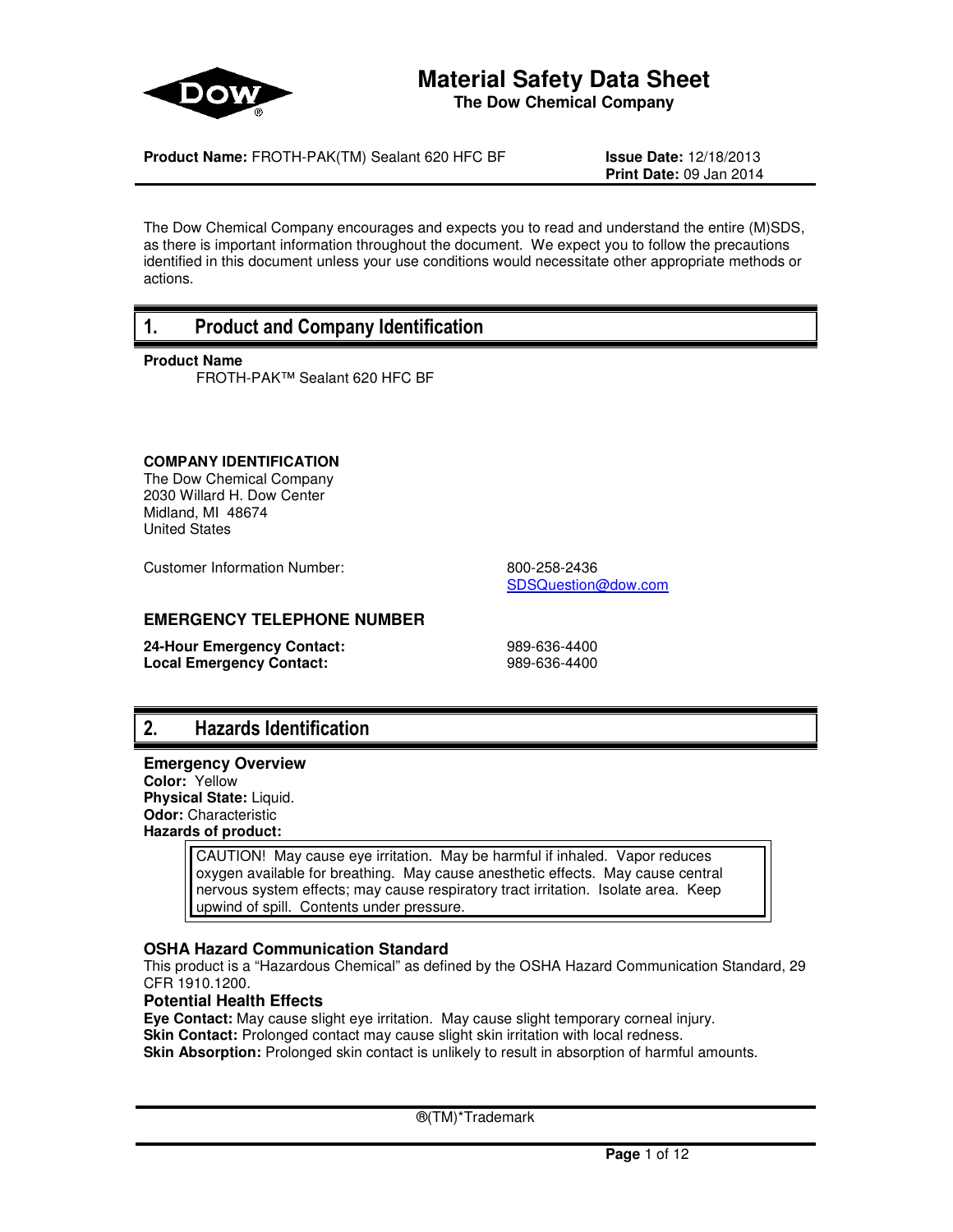**Inhalation:** Prolonged excessive exposure may cause adverse effects. In confined or poorly ventilated areas, vapor can easily accumulate and can cause unconsciousness and death due to displacement of oxygen. May cause respiratory irritation and central nervous system depression. Excessive exposure may increase sensitivity to epinephrine and increase myocardial irritability (irregular heartbeats). Symptoms of excessive exposure may be anesthetic or narcotic effects; dizziness and drowsiness may be observed.

**Ingestion:** Low toxicity if swallowed. Small amounts swallowed incidentally as a result of normal handling operations are not likely to cause injury; however, swallowing larger amounts may cause injury. Signs and symptoms of excessive exposure may include: May cause lacrimation (tears). Salivation. Convulsions. Tremors. Increased activity (hyperactivity).

**Aspiration hazard:** Based on physical properties, not likely to be an aspiration hazard. **Effects of Repeated Exposure:** Contains a component which is reported to be a weak organophosphate-type cholinesterase inhibitor. Excessive exposure may produce organophosphate type cholinesterase inhibition. Signs and symptoms of excessive exposure may be headache, dizziness, incoordination, muscle twitching, tremors, nausea, abdominal cramps, diarrhea, sweating, pinpoint pupils, blurred vision, salivation, tearing, tightness in chest, excessive urination, convulsions. Contains component(s) which have been reported to cause effects on the following organs in animals: Heart.

**Birth Defects/Developmental Effects:** Contains component(s) which, in laboratory animals, have been toxic to the fetus at doses nontoxic to the mother. Contains component(s) which, in laboratory animals, have been toxic to the fetus only at doses toxic to the mother.

**Reproductive Effects:** In animal studies on component(s), effects on reproduction were seen only at doses that produced significant toxicity to the parent animals.

# **3. Composition Information**

| Component                         | CAS#           | Amount                  |
|-----------------------------------|----------------|-------------------------|
| 1,1,1,2-Tetrafluoroethane         | 811-97-2       | $>= 10.0 - \le 30.0 \%$ |
| Glycerol propylene oxide polymer  | 25791-96-2     | $>= 10.0 - \le 30.0 \%$ |
| Polyester polyol, aromatic        | Not available  | $>= 10.0 - \le 30.0 \%$ |
| Sucrose, propylene oxide          | 9049-71-2      | $>= 10.0 - \le 30.0 \%$ |
| Tris(1-chloro-2-propyl) phosphate | 13674-84-5     | $>= 10.0 - \le 30.0 \%$ |
| 1,1,1,3,3 - Pentafluoropropane    | 460-73-1       | $>= 1.0 - \le 10.0 \%$  |
| Triethyl phosphate                | 78-40-0        | $>= 1.0 - \le 5.0 \%$   |
| Ethylene glycol                   | $107 - 21 - 1$ | $> 0.1 - 1.0\%$         |

# **4. First-aid measures**

# **Description of first aid measures**

**General advice:** First Aid responders should pay attention to self-protection and use the recommended protective clothing (chemical resistant gloves, splash protection). If potential for exposure exists refer to Section 8 for specific personal protective equipment.

**Inhalation:** Move person to fresh air. If not breathing, give artificial respiration; if by mouth to mouth use rescuer protection (pocket mask, etc). If breathing is difficult, oxygen should be administered by qualified personnel. Call a physician or transport to a medical facility.

**Skin Contact:** Wash skin with plenty of water.

**Eye Contact:** Flush eyes thoroughly with water for several minutes. Remove contact lenses after the initial 1-2 minutes and continue flushing for several additional minutes. If effects occur, consult a physician, preferably an ophthalmologist.

**Ingestion:** Do not induce vomiting. Call a physician and/or transport to emergency facility immediately. **Most important symptoms and effects, both acute and delayed**

Aside from the information found under Description of first aid measures (above) and Indication of immediate medical attention and special treatment needed (below), no additional symptoms and effects are anticipated.

# **Indication of immediate medical attention and special treatment needed**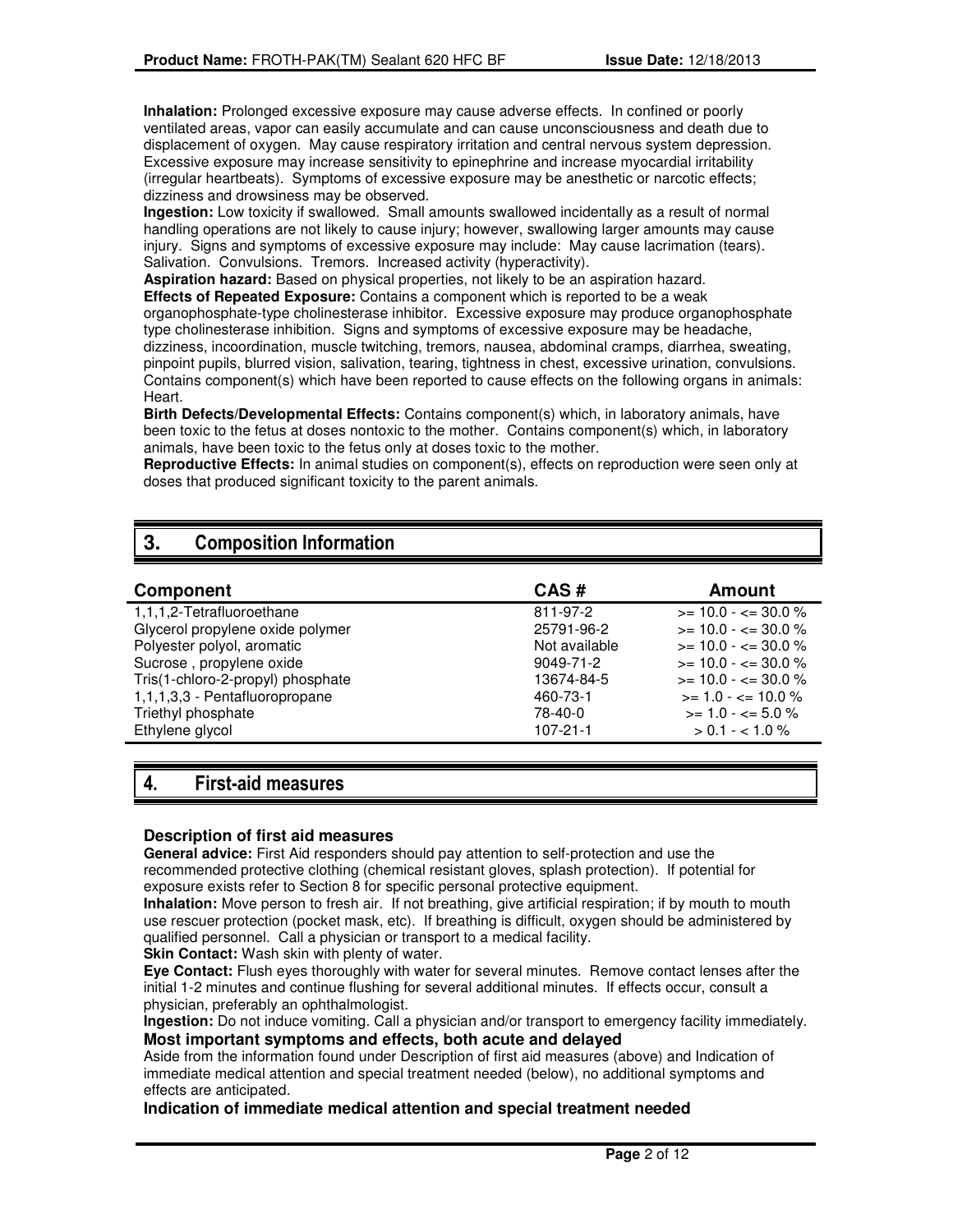Maintain adequate ventilation and oxygenation of the patient. This material is a cholinesterase inhibitor. Treat symptomatically. In case of severe acute poisoning, use antidote immediately after establishing an open airway and respiration. Atropine, only by injection, is the preferable antidote. Oximes, such as 2-PAM/protopam, may be therapeutic if used early; however, use only in conjunction with atropine. Attempt seizure control with diazepam 5-10 mg (adults) intravenous over 2-3 minutes. Repeat every 5-10 minutes as needed. Monitor for hypotension, respiratory depression, and need for intubation. Consider second agent if seizures persist after 30 mg. If seizures persist or recur administer phenobarbital 600-1200 mg (adults) intravenous diluted in 60 ml 0.9% saline given at 25-50 mg/minute. Evaluate for hypoxia, dysrhythmia, electrolyte disturbance, hypoglycemia (treat adults with dextrose 100 mg intravenous). If exposed, plasma and red blood cell cholinesterase tests may indicate significance of exposure (baseline data are useful). Exposure may increase "myocardial irritability". Do not administer sympathomimetic drugs such as epinephrine unless absolutely necessary. Treatment of exposure should be directed at the control of symptoms and the clinical condition of the patient.

# **5. Fire Fighting Measures**

# **Suitable extinguishing media**

Water fog or fine spray. Dry chemical fire extinguishers. Carbon dioxide fire extinguishers. Foam. Alcohol resistant foams (ATC type) are preferred. General purpose synthetic foams (including AFFF) or protein foams may function, but will be less effective.

**Extinguishing Media to Avoid:** Do not use direct water stream. May spread fire.

# **Special hazards arising from the substance or mixture**

**Hazardous Combustion Products:** During a fire, smoke may contain the original material in addition to combustion products of varying composition which may be toxic and/or irritating. Combustion products may include and are not limited to: Carbon monoxide. Carbon dioxide. Hydrogen halides. **Unusual Fire and Explosion Hazards:** Container may rupture from gas generation in a fire situation. Blowing agent vaporizes quickly at room temperature. Violent steam generation or eruption may occur upon application of direct water stream to hot liquids.

# **Advice for firefighters**

**Fire Fighting Procedures:** Keep people away. Isolate fire and deny unnecessary entry. Use water spray to cool fire exposed containers and fire affected zone until fire is out and danger of reignition has passed. Fight fire from protected location or safe distance. Consider the use of unmanned hose holders or monitor nozzles. Immediately withdraw all personnel from the area in case of rising sound from venting safety device or discoloration of the container. Do not use direct water stream. May spread fire. Move container from fire area if this is possible without hazard. Burning liquids may be moved by flushing with water to protect personnel and minimize property damage. Contain fire water run-off if possible. Fire water run-off, if not contained, may cause environmental damage. Review the "Accidental Release Measures" and the "Ecological Information" sections of this (M)SDS. **Special Protective Equipment for Firefighters:** Wear positive-pressure self-contained breathing apparatus (SCBA) and protective fire fighting clothing (includes fire fighting helmet, coat, trousers, boots, and gloves). Avoid contact with this material during fire fighting operations. If contact is likely, change to full chemical resistant fire fighting clothing with self-contained breathing apparatus. If this is not available, wear full chemical resistant clothing with self-contained breathing apparatus and fight fire from a remote location. For protective equipment in post-fire or non-fire clean-up situations, refer to the relevant sections.

# **6. Accidental Release Measures**

**Personal precautions, protective equipment and emergency procedures:** Isolate area. Keep unnecessary and unprotected personnel from entering the area. Spilled material may cause a slipping hazard. Use appropriate safety equipment. For additional information, refer to Section 8, Exposure Controls and Personal Protection. Keep personnel out of confined or poorly ventilated areas. Keep upwind of spill. Ventilate area of leak or spill. Confined space entry procedures must be followed before entering the area. Refer to Section 7, Handling, for additional precautionary measures.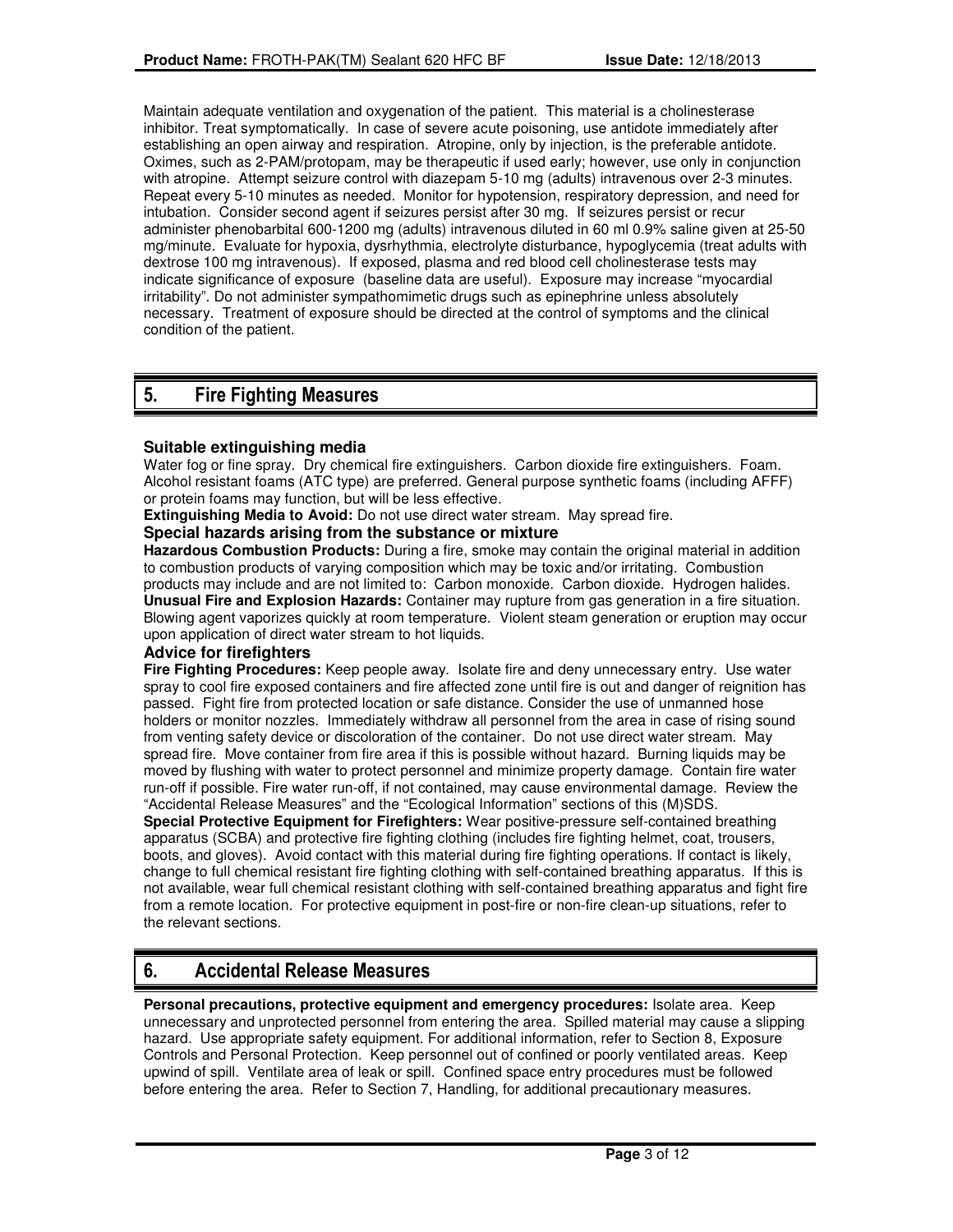**Environmental precautions:** Prevent from entering into soil, ditches, sewers, waterways and/or groundwater. See Section 12, Ecological Information.

**Methods and materials for containment and cleaning up:** Contain spilled material if possible. Absorb with materials such as: Dirt. Sand. Sawdust. Collect in suitable and properly labeled containers. Wash the spill site with water. See Section 13, Disposal Considerations, for additional information.

# **7. Handling and Storage**

#### **Handling**

**General Handling:** Avoid contact with eyes. Avoid breathing vapor. Wash thoroughly after handling. Keep container closed. Use only with adequate ventilation. This material is hygroscopic in nature. Contents under pressure. Do not puncture or incinerate container. Do not enter confined spaces unless adequately ventilated. See Section 8, EXPOSURE CONTROLS AND PERSONAL PROTECTION.

**Other Precautions:** Spills of these organic materials on hot fibrous insulations may lead to lowering of the autoignition temperatures possibly resulting in spontaneous combustion.

### **Storage**

Store under cover in a dry, clean, cool, well ventilated place away from sunlight. Blowing agent may migrate from product and accumulate in some storage situations.

| <b>Storage Period:</b> | Storage temperature: |
|------------------------|----------------------|
| 15 Months              | 24 °C                |

# **8. Exposure Controls / Personal Protection**

| <b>Exposure Limits</b>         |                  |                     |                         |
|--------------------------------|------------------|---------------------|-------------------------|
| <b>Component</b>               | List             | Type                | Value                   |
| 1,1,1,2-Tetrafluoroethane      | <b>AIHA WEEL</b> | TWA                 | 4,240 mg/m3 1,000 ppm   |
| 1,1,1,3,3 - Pentafluoropropane | AIHA WEEL        | TWA                 | 1,644 mg/m3 300 ppm     |
| <b>Triethyl phosphate</b>      | <b>AIHA WEEL</b> | TWA                 | $7.45 \,\mathrm{mg/m3}$ |
| Ethylene glycol                | ACGIH            | Ceiling<br>Aerosol. | 100 mg/m $3$            |

#### **Personal Protection**

**Eye/Face Protection:** Use safety glasses (with side shields).

**Skin Protection:** Wear clean, body-covering clothing.

**Hand protection:** Use gloves chemically resistant to this material when prolonged or frequently repeated contact could occur. Examples of preferred glove barrier materials include: Chlorinated polyethylene. Polyethylene. Ethyl vinyl alcohol laminate ("EVAL"). Polyvinyl alcohol ("PVA"). Styrene/butadiene rubber. Viton. Examples of acceptable glove barrier materials include: Butyl rubber. Natural rubber ("latex"). Polyvinyl chloride ("PVC" or "vinyl"). NOTICE: The selection of a specific glove for a particular application and duration of use in a workplace should also take into account all relevant workplace factors such as, but not limited to: Other chemicals which may be handled, physical requirements (cut/puncture protection, dexterity, thermal protection), potential body reactions to glove materials, as well as the instructions/specifications provided by the glove supplier.

**Respiratory Protection:** Respiratory protection should be worn when there is a potential to exceed the exposure limit requirements or guidelines. If there are no applicable exposure limit requirements or guidelines, use an approved respirator. When respiratory protection is required, use an approved positive-pressure self-contained breathing apparatus or positive-pressure airline with auxiliary self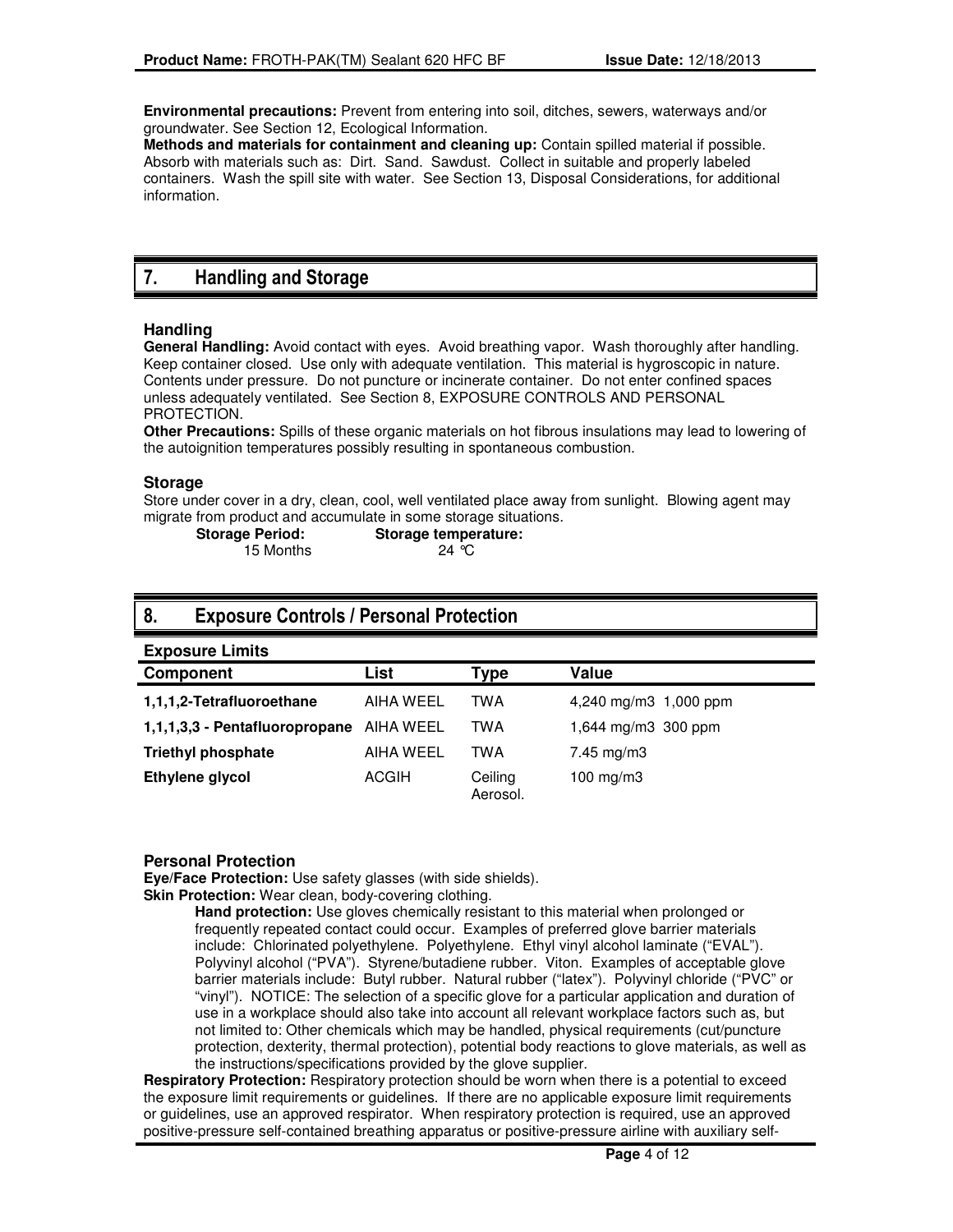contained air supply. For emergency conditions, use an approved positive-pressure self-contained breathing apparatus. In confined or poorly ventilated areas, use an approved self-contained breathing apparatus or positive pressure air line with auxiliary self-contained air supply.

**Ingestion:** Use good personal hygiene. Do not consume or store food in the work area. Wash hands before smoking or eating.

# **Engineering Controls**

**Ventilation:** Use engineering controls to maintain airborne level below exposure limit requirements or guidelines. If there are no applicable exposure limit requirements or guidelines, use only in enclosed systems or with local exhaust ventilation. Exhaust systems should be designed to move the air away from the source of vapor/aerosol generation and people working at this point. Lethal concentrations may exist in areas with poor ventilation.

# **9. Physical and Chemical Properties**

| Appearance                      |                                                                   |
|---------------------------------|-------------------------------------------------------------------|
| <b>Physical State</b>           | Liquid.                                                           |
| Color                           | Yellow                                                            |
| Odor                            | Characteristic                                                    |
| <b>Odor Threshold</b>           | No test data available                                            |
| pH                              | Not applicable                                                    |
| <b>Melting Point</b>            | No test data available                                            |
| <b>Freezing Point</b>           | No test data available                                            |
| Boiling Point (760 mmHg)        | No test data available.                                           |
| <b>Flash Point - Closed Cup</b> | > 100 °C (> 212 °F) Estimated.                                    |
| <b>Evaporation Rate (Butyl</b>  | No test data available                                            |
| Acetate = $1$ )                 |                                                                   |
| Flammability (solid, gas)       | Not applicable to liquids                                         |
| <b>Flammable Limits In Air</b>  | Lower: No test data available                                     |
|                                 | <b>Upper:</b> No test data available                              |
| <b>Vapor Pressure</b>           | Not applicable                                                    |
| Vapor Density (air $= 1$ )      | No test data available                                            |
| Specific Gravity ( $H2O = 1$ )  | 1.18 Calculated                                                   |
| Solubility in water (by         | No test data available                                            |
| weight)                         |                                                                   |
| Partition coefficient, n-       | No data available for this product. See Section 12 for individual |
| octanol/water (log Pow)         | component data.                                                   |
| <b>Autoignition Temperature</b> | No test data available                                            |
| <b>Decomposition</b>            | No test data available                                            |
| <b>Temperature</b>              |                                                                   |
| <b>Kinematic Viscosity</b>      | 2,240 cSt ASTM D4878                                              |
| <b>Explosive properties</b>     | Not explosive                                                     |
| <b>Oxidizing properties</b>     | No                                                                |
|                                 |                                                                   |

# **10. Stability and Reactivity**

# **Reactivity**

No dangerous reaction known under conditions of normal use. **Chemical stability** Stable under recommended storage conditions. See Storage, Section 7.

# **Possibility of hazardous reactions**

Polymerization will not occur by itself.

**Conditions to Avoid:** Product can oxidize at elevated temperatures. Elevated temperatures can cause pressure buildup in closed containers due to the release of blowing agents. Generation of gas during decomposition can cause pressure in closed systems.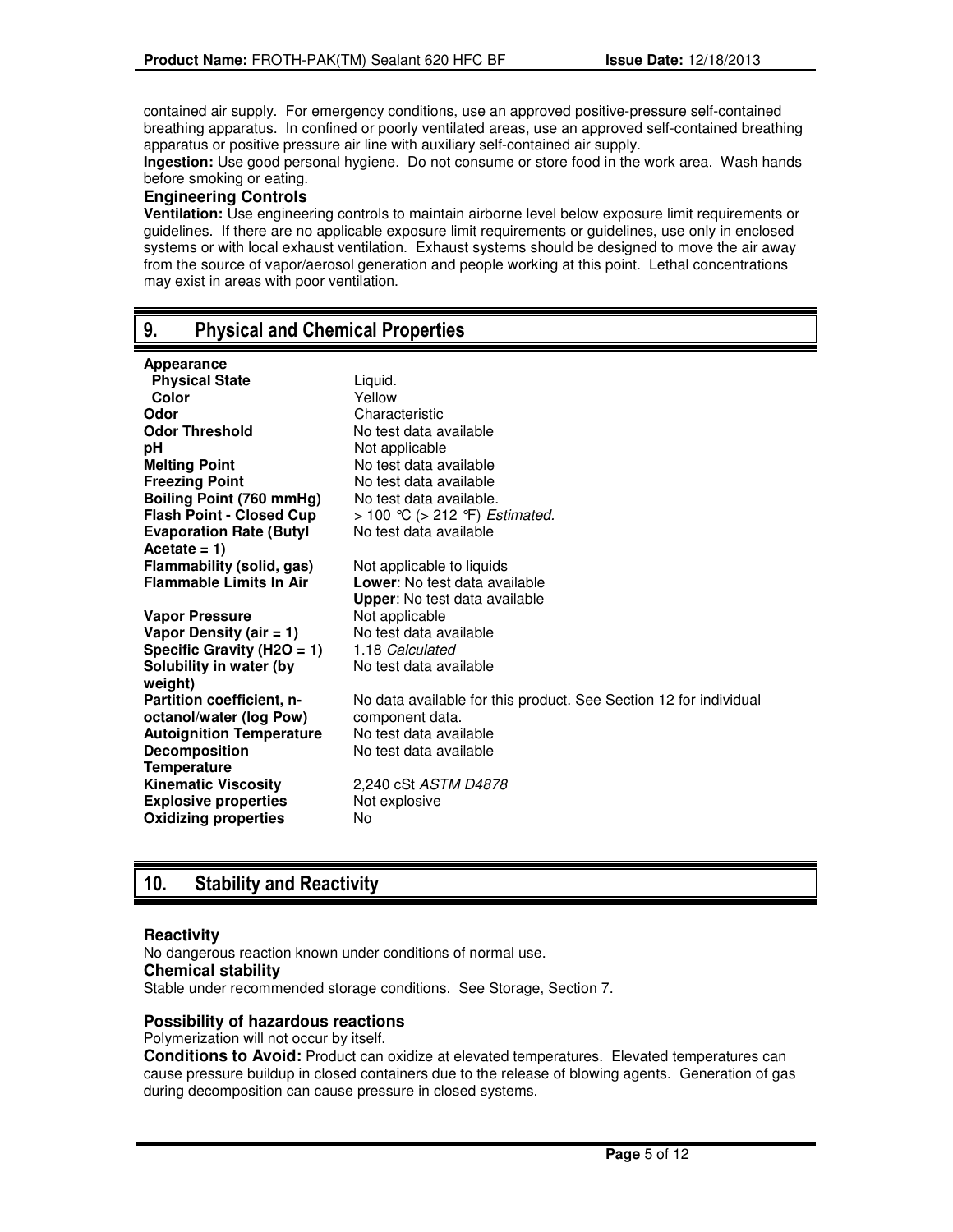**Incompatible Materials:** Avoid contact with oxidizing materials. Avoid contact with: Strong acids. Strong bases. Avoid unintended contact with isocyanates. The reaction of polyols and isocyanates generates heat.

## **Hazardous decomposition products**

Decomposition products depend upon temperature, air supply and the presence of other materials. Decomposition products can include and are not limited to: Carbon dioxide. Alcohols. Ethers. Hydrocarbons. Hydrogen halides. Ketones. Polymer fragments.

# **11. Toxicological Information**

## **Acute Toxicity**

### **Ingestion**

As product: Single dose oral LD50 has not been determined. Estimated. LD50, rat > 2,000 mg/kg **Dermal** 

As product: The dermal LD50 has not been determined. Estimated. LD50, rabbit > 2,000 mg/kg **Inhalation** 

As product: The LC50 has not been determined.

## **Eye damage/eye irritation**

May cause slight eye irritation. May cause slight temporary corneal injury.

## **Skin corrosion/irritation**

Prolonged contact may cause slight skin irritation with local redness.

### **Sensitization**

**Skin** 

No relevant data found.

**Respiratory**

No relevant data found.

### **Repeated Dose Toxicity**

Contains a component which is reported to be a weak organophosphate-type cholinesterase inhibitor. Excessive exposure may produce organophosphate type cholinesterase inhibition. Signs and symptoms of excessive exposure may be headache, dizziness, incoordination, muscle twitching, tremors, nausea, abdominal cramps, diarrhea, sweating, pinpoint pupils, blurred vision, salivation, tearing, tightness in chest, excessive urination, convulsions. Contains component(s) which have been reported to cause effects on the following organs in animals: Heart.

# **Chronic Toxicity and Carcinogenicity**

No relevant data found.

# **Developmental Toxicity**

Contains component(s) which, in laboratory animals, have been toxic to the fetus at doses nontoxic to the mother. Contains component(s) which, in laboratory animals, have been toxic to the fetus only at doses toxic to the mother.

#### **Reproductive Toxicity**

In animal studies on component(s), effects on reproduction were seen only at doses that produced significant toxicity to the parent animals.

### **Genetic Toxicology**

Genetic toxicity studies on tested components were predominantly negative. Contains component(s) which were negative in some animal genetic toxicity studies and positive in others.

# **12. Ecological Information**

# **Toxicity**

#### Data for Component: **1,1,1,2-Tetrafluoroethane**

Material is practically non-toxic to aquatic organisms on an acute basis (LC50/EC50/EL50/LL50 >100 mg/L in the most sensitive species tested).

#### **Fish Acute & Prolonged Toxicity**

LC50, Oncorhynchus mykiss (rainbow trout), static test, 96 h: 450 mg/l **Aquatic Invertebrate Acute Toxicity**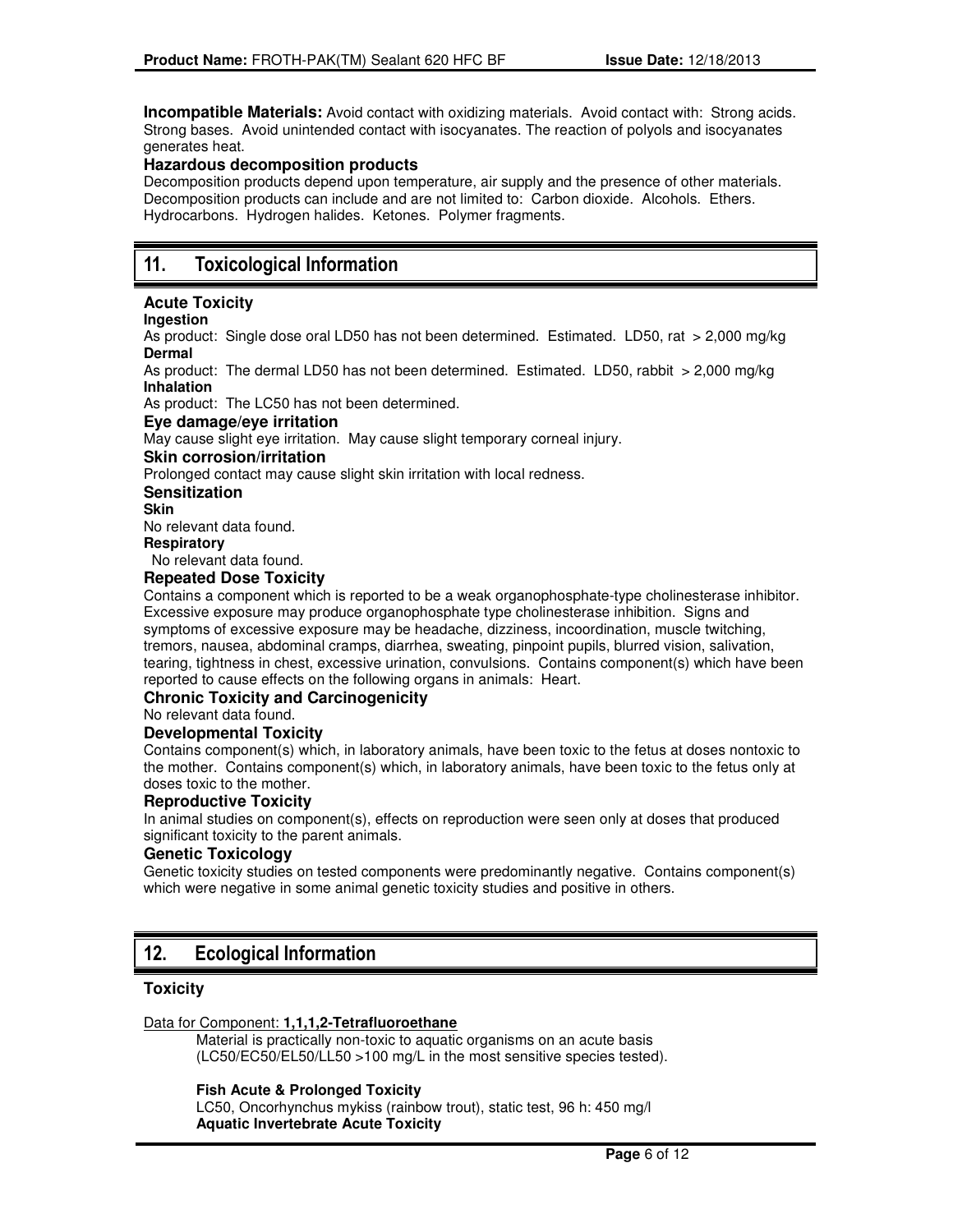EC50, Daphnia magna (Water flea), 48 h, immobilization: 980 mg/l

# Data for Component: **Glycerol propylene oxide polymer**

For this family of materials: Material is practically non-toxic to aquatic organisms on an acute basis (LC50/EC50/EL50/LL50 >100 mg/L in the most sensitive species tested).

#### **Aquatic Invertebrates Chronic Toxicity Value**

Daphnia magna (Water flea), semi-static test, 21 d, mortality, NOEC: >= 10 mg/l, LOEC: > 10 mg/l

#### Data for Component: **Polyester polyol, aromatic**

For similar material(s): Material is practically non-toxic to aquatic organisms on an acute basis (LC50/EC50/EL50/LL50 >100 mg/L in the most sensitive species tested).

#### Data for Component: **Sucrose , propylene oxide**

Material is practically non-toxic to aquatic organisms on an acute basis (LC50/EC50/EL50/LL50 >100 mg/L in the most sensitive species tested).

### **Fish Acute & Prolonged Toxicity**

LC50, Danio rerio (zebra fish), static test, 96 h: 6,310 mg/l

**Aquatic Invertebrate Acute Toxicity** 

EC50, Daphnia magna (Water flea), static test, 48 h, immobilization: 9,890 mg/l **Aquatic Plant Toxicity** 

NOEC, Desmodesmus subspicatus (green algae), static test, biomass growth inhibition, 72 h: 100 mg/l

### **Aquatic Invertebrates Chronic Toxicity Value**

Daphnia magna (Water flea), semi-static test, 21 d, mortality, NOEC: >= 10 mg/l, LOEC: > 10 mg/l

#### Data for Component: **Tris(1-chloro-2-propyl) phosphate**

Material is slightly toxic to aquatic organisms on an acute basis (LC50/EC50 between 10 and 100 mg/L in the most sensitive species tested).

### **Fish Acute & Prolonged Toxicity**

LC50, Lepomis macrochirus (Bluegill sunfish), static test, 96 h: 84 mg/l **Aquatic Invertebrate Acute Toxicity** 

EC50, Daphnia magna (Water flea), 48 h, immobilization: 131 mg/l

# **Aquatic Plant Toxicity**

ErC50, Pseudokirchneriella subcapitata (green algae), static test, Growth rate inhibition, 96 h: 82 mg/l

#### **Toxicity to Micro-organisms**

EC50, activated sludge test (OECD 209), Respiration inhibition, 3 h: 784 mg/l **Aquatic Invertebrates Chronic Toxicity Value** 

Daphnia magna (Water flea), semi-static test, 21 d, number of offspring, NOEC: 32 mg/l,  $LOEC:$  > 32 mg/l

# Data for Component: **1,1,1,3,3 - Pentafluoropropane**

Material is practically non-toxic to aquatic organisms on an acute basis (LC50/EC50/EL50/LL50 >100 mg/L in the most sensitive species tested).

# **Fish Acute & Prolonged Toxicity**

LC50, Oncorhynchus mykiss (rainbow trout), semi-static test, 96 h: > 100 mg/l **Aquatic Invertebrate Acute Toxicity** 

EC50, Daphnia magna (Water flea), static test, 48 h, immobilization: > 100 mg/l **Aquatic Plant Toxicity** 

ErC50, Pseudokirchneriella subcapitata (green algae), static, Growth rate inhibition, 72 h: > 118 mg/l

#### **Aquatic Invertebrates Chronic Toxicity Value**

water flea Daphnia magna, semi-static test, 14 d, mortality, NOEC, NOEC: 29 mg/l Data for Component: **Triethyl phosphate**

Material is practically non-toxic to aquatic organisms on an acute basis (LC50/EC50/EL50/LL50 >100 mg/L in the most sensitive species tested).

#### **Fish Acute & Prolonged Toxicity**

LC50, Leuciscus idus (Golden orfe), static test, 48 h: 2,140 mg/l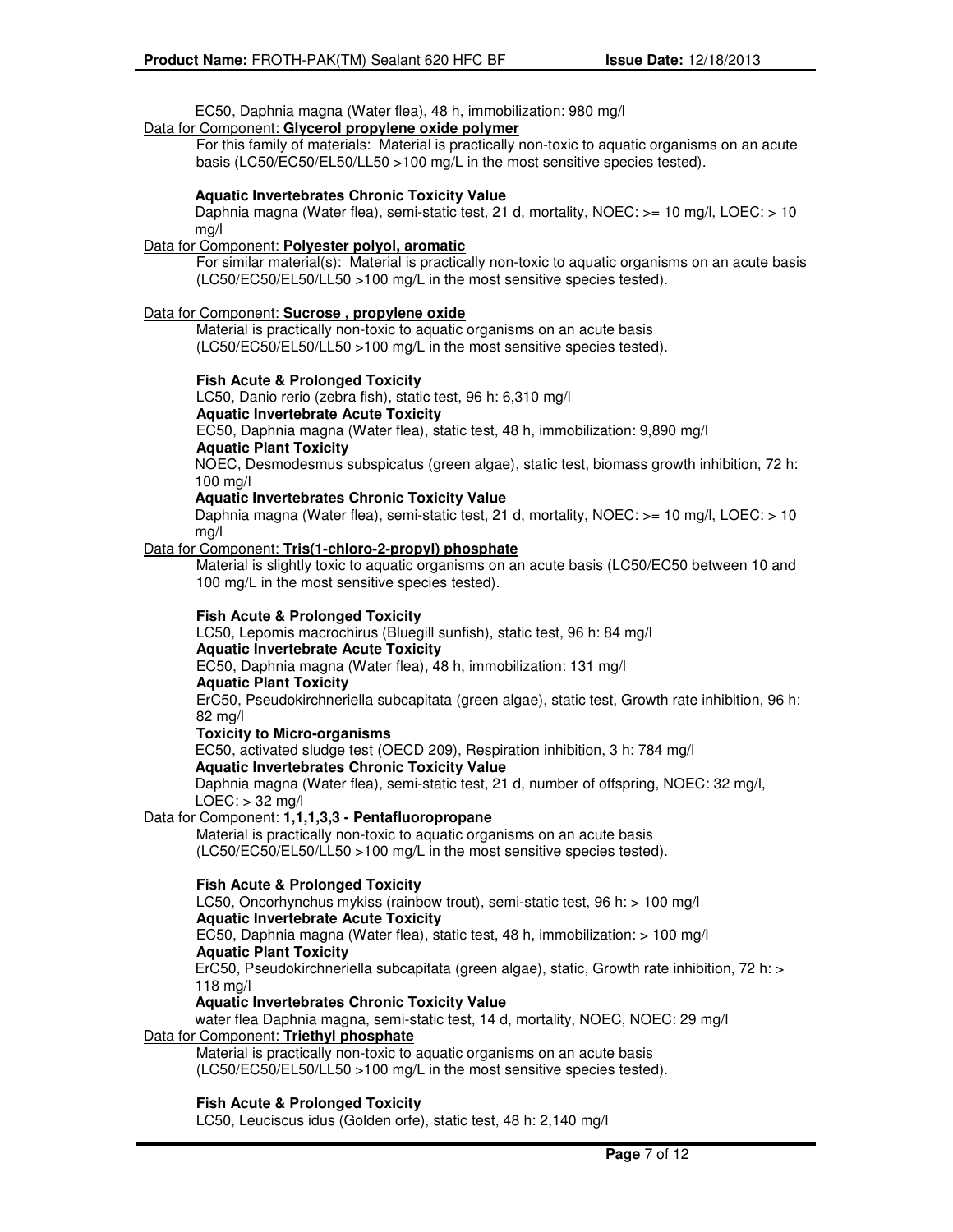#### **Aquatic Invertebrate Acute Toxicity**

EC50, Daphnia magna (Water flea), static test, 48 h, immobilization: 350 mg/l **Aquatic Plant Toxicity** 

EC50, Desmodesmus subspicatus (green algae), Growth rate inhibition, 72 h: 900 mg/l **Toxicity to Micro-organisms** 

EC50, activated sludge test (OECD 209), Respiration inhibition, 30 min: > 2,985 mg/l

# Data for Component: **Ethylene glycol**

Material is practically non-toxic to aquatic organisms on an acute basis (LC50/EC50/EL50/LL50 >100 mg/L in the most sensitive species tested).

### **Fish Acute & Prolonged Toxicity**

LC50, Pimephales promelas (fathead minnow), static test, 96 h: 72,860 mg/l **Aquatic Invertebrate Acute Toxicity**  EC50, Daphnia magna (Water flea), static test, 48 h, immobilization: > 100 mg/l **Aquatic Plant Toxicity**  ErC50, Pseudokirchneriella subcapitata (green algae), Growth rate inhibition, 96 h: 6,500 - 13,000 mg/l **Toxicity to Micro-organisms**  EC50, activated sludge test (OECD 209), Respiration inhibition, 30 min: 225 mg/l

# **Persistence and Degradability**

### Data for Component: **1,1,1,2-Tetrafluoroethane**

Material is expected to biodegrade only very slowly (in the environment). Fails to pass OECD/EEC tests for ready biodegradability.

**OECD Biodegradation Tests:**

| <b>Biodegradation</b>                             | <b>Exposure Time</b> | <b>Method</b>                | 10 Day Window |  |
|---------------------------------------------------|----------------------|------------------------------|---------------|--|
| $4\%$                                             | 28 d                 | OECD 301D Test               | fail          |  |
| <b>Indirect Photodegradation with OH Radicals</b> |                      |                              |               |  |
| <b>Rate Constant</b>                              |                      | <b>Atmospheric Half-life</b> | <b>Method</b> |  |
| $6.20E - 15$ cm $3/s$                             |                      | .700 d                       | Estimated.    |  |
| $The equation of Q$                               |                      |                              |               |  |

**Theoretical Oxygen Demand:** 0.47 mg/mg

#### Data for Component: **Glycerol propylene oxide polymer**

For this family of materials: Based on stringent OECD test guidelines, this material cannot be considered as readily biodegradable; however, these results do not necessarily mean that the material is not biodegradable under environmental conditions. Material is ultimately biodegradable (reaches > 70% biodegradation in OECD test(s) for inherent biodegradability).

# Data for Component: **Polyester polyol, aromatic**

No relevant data found.

# Data for Component: **Sucrose , propylene oxide**

Based on information for a similar material: Material is inherently biodegradable (reaches > 20% biodegradation in OECD test(s) for inherent biodegradability).

#### Data for Component: **Tris(1-chloro-2-propyl) phosphate**

Material is expected to biodegrade only very slowly (in the environment). Fails to pass OECD/EEC tests for ready biodegradability.

#### **OECD Biodegradation Tests:**

| <b>Biodegradation</b>                 | <b>Exposure Time</b>                              | <b>Method</b>                | 10 Day Window  |
|---------------------------------------|---------------------------------------------------|------------------------------|----------------|
| 14 $%$                                | 28 d                                              | OECD 301E Test               |                |
| 95%                                   | 64 d                                              | OECD 302A Test               | Not applicable |
|                                       | <b>Indirect Photodegradation with OH Radicals</b> |                              |                |
| <b>Rate Constant</b>                  |                                                   | <b>Atmospheric Half-life</b> | <b>Method</b>  |
| 4.47E-11 cm3/s                        | 0.24d                                             |                              | Estimated.     |
| Theoretical Oxygen Demand: 1.17 mg/mg |                                                   |                              |                |

#### Data for Component: **1,1,1,3,3 - Pentafluoropropane**

Material is expected to biodegrade only very slowly (in the environment). Fails to pass OECD/EEC tests for ready biodegradability.

**OECD Biodegradation Tests:**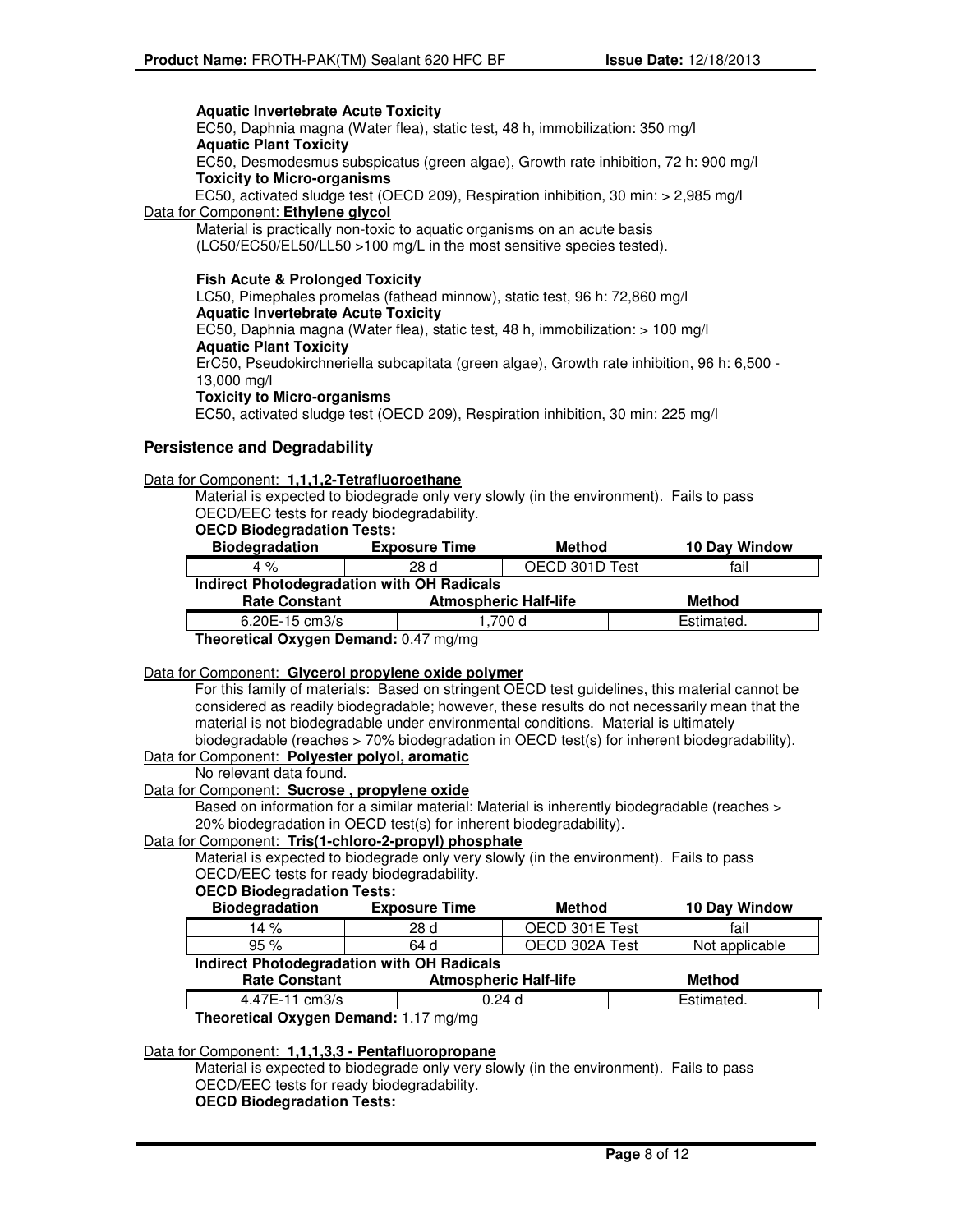| <b>Biodegradation</b>                             | <b>Exposure Time</b>         | <b>Method</b>  | 10 Day Window |  |
|---------------------------------------------------|------------------------------|----------------|---------------|--|
| 8%                                                | 28 d                         | OECD 301D Test |               |  |
| <b>Indirect Photodegradation with OH Radicals</b> |                              |                |               |  |
| <b>Rate Constant</b>                              | <b>Atmospheric Half-life</b> |                | <b>Method</b> |  |
| $2.97E - 14$ cm $3/s$                             | 360 d                        |                | Estimated.    |  |
| Theoretical Oxygen Demand: 0.60 mg/mg             |                              |                |               |  |

Data for Component: **Triethyl phosphate**

Material is ultimately biodegradable (reaches > 70% biodegradation in OECD test(s) for inherent biodegradability).

#### **OECD Biodegradation Tests:**

| <b>Biodegradation</b>                 | <b>Exposure Time</b> | <b>Method</b>  | 10 Day Window  |
|---------------------------------------|----------------------|----------------|----------------|
| >90%                                  | 28 d                 | OECD 302B Test | Not applicable |
| Theoretical Oxygen Demand: 1.58 mg/mg |                      |                |                |

Data for Component: **Ethylene glycol**

Material is readily biodegradable. Passes OECD test(s) for ready biodegradability. Material is ultimately biodegradable (reaches > 70% biodegradation in OECD test(s) for inherent biodegradability).

### **OECD Biodegradation Tests:**

| <b>Biodegradation</b> | <b>Exposure Time</b> | Method         | 10 Day Window  |
|-----------------------|----------------------|----------------|----------------|
| $90 - 100 \%$         | 10 d                 | OECD 301A Test | pass           |
| 90%                   | d                    | OECD 302B Test | Not applicable |
|                       |                      |                |                |

**Theoretical Oxygen Demand:** 1.29 mg/mg

# **Bioaccumulative potential**

| Data for Component: 1,1,1,2-Tetrafluoroethane |  |  |  |  |
|-----------------------------------------------|--|--|--|--|
|                                               |  |  |  |  |

**Bioaccumulation:** Bioconcentration potential is low (BCF < 100 or Log Pow < 3). **Partition coefficient, n-octanol/water (log Pow):** 1.68 Estimated.

#### Data for Component: **Glycerol propylene oxide polymer**

**Bioaccumulation:** No bioconcentration is expected because of the relatively high water solubility.

Data for Component: **Polyester polyol, aromatic**

**Bioaccumulation:** No bioconcentration is expected because of the relatively high molecular weight (MW greater than 1000).

Data for Component: **Sucrose , propylene oxide**

**Bioaccumulation:** Bioconcentration potential is low (BCF < 100 or Log Pow < 3). **Partition coefficient, n-octanol/water (log Pow):** -3.38 - -3.25 Estimated. Data for Component: **Tris(1-chloro-2-propyl) phosphate**

**Bioaccumulation:** Bioconcentration potential is low (BCF < 100 or Log Pow < 3). **Partition coefficient, n-octanol/water (log Pow):** 2.59 Measured

**Bioconcentration Factor (BCF):** 0.8 - 4.6; Cyprinus carpio (Carp); Measured Data for Component: **1,1,1,3,3 - Pentafluoropropane**

**Bioaccumulation:** Bioconcentration potential is low (BCF < 100 or Log Pow < 3). **Partition coefficient, n-octanol/water (log Pow):** 1.35 Measured

# Data for Component: **Triethyl phosphate**

**Bioaccumulation:** Bioconcentration potential is low (BCF < 100 or Log Pow < 3). **Partition coefficient, n-octanol/water (log Pow):** 0.80 Measured Data for Component: **Ethylene glycol**

**Bioaccumulation:** Bioconcentration potential is low (BCF < 100 or Log Pow < 3). **Partition coefficient, n-octanol/water (log Pow):** -1.36 Measured

# **Mobility in soil**

Data for Component: **1,1,1,2-Tetrafluoroethane**

**Mobility in soil:** Potential for mobility in soil is high (Koc between 50 and 150). **Partition coefficient, soil organic carbon/water (Koc):** 97 Estimated. **Henry's Law Constant (H):** 5.00E-02 atm\*m3/mole; 25 °C Measured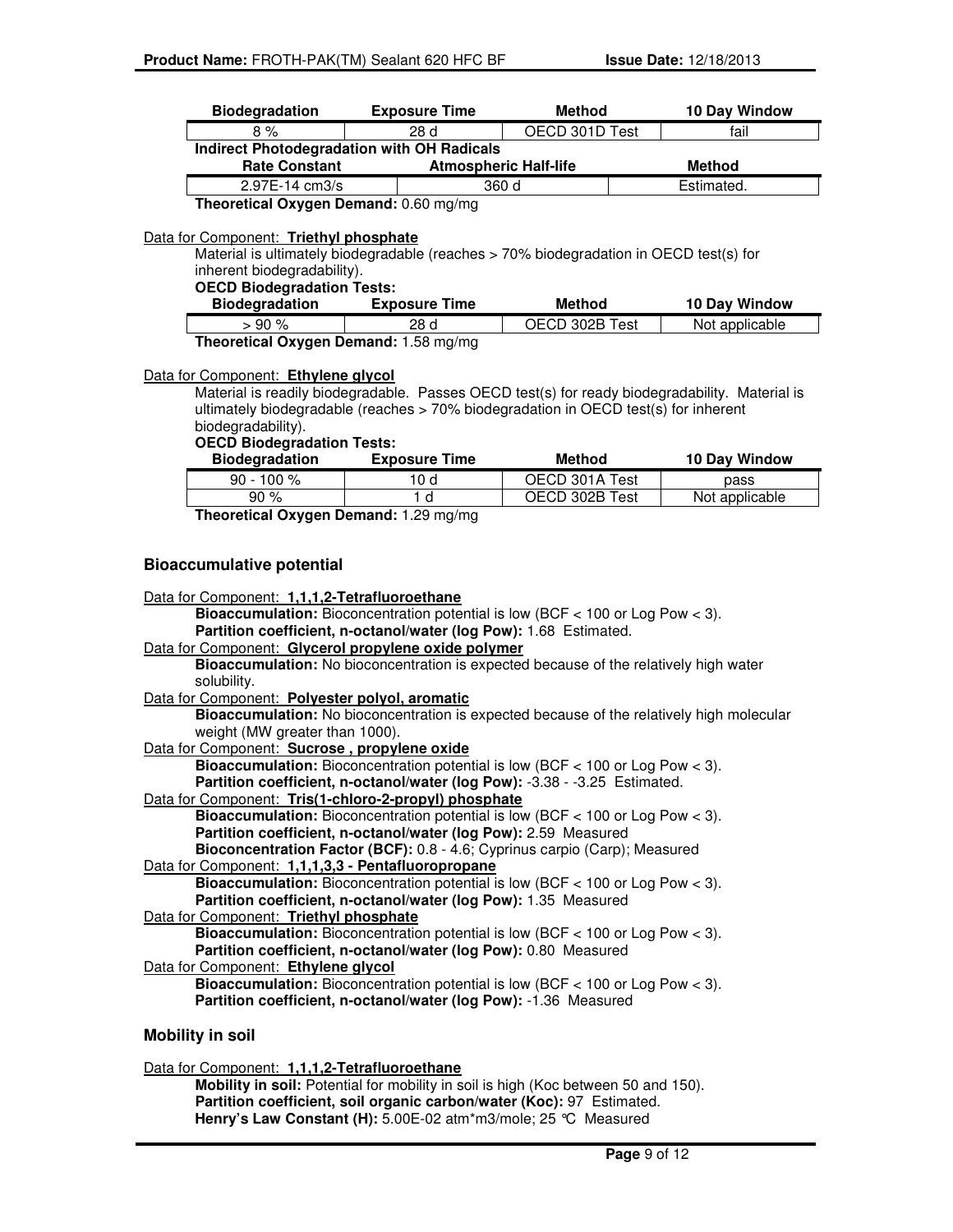| Data for Component: Glycerol propylene oxide polymer                                               |       |                 |
|----------------------------------------------------------------------------------------------------|-------|-----------------|
| Mobility in soil: No data available.                                                               |       |                 |
| Data for Component: Polyester polyol, aromatic                                                     |       |                 |
| Mobility in soil: No data available.                                                               |       |                 |
| Data for Component: Sucrose, propylene oxide                                                       |       |                 |
| Mobility in soil: No data available.                                                               |       |                 |
| Data for Component: Tris(1-chloro-2-propyl) phosphate                                              |       |                 |
| Mobility in soil: Potential for mobility in soil is slight (Koc between 2000 and 5000).            |       |                 |
| Partition coefficient, soil organic carbon/water (Koc): 1,300 Estimated.                           |       |                 |
| Henry's Law Constant (H): < $1.35E-05$ atm*m3/mole; 25 °C Estimated.                               |       |                 |
| Data for Component: 1,1,1,3,3 - Pentafluoropropane                                                 |       |                 |
| Mobility in soil: Potential for mobility in soil is medium (Koc between 150 and 500).              |       |                 |
| Partition coefficient, soil organic carbon/water (Koc): 280 Estimated.                             |       |                 |
| Henry's Law Constant (H): 6.89E-02 atm*m3/mole; 25 °C Estimated.                                   |       |                 |
| Data for Component: Triethyl phosphate                                                             |       |                 |
| Mobility in soil: Potential for mobility in soil is very high (Koc between 0 and 50)., Given its   |       |                 |
| very low Henry's constant, volatilization from natural bodies of water or moist soil is not        |       |                 |
| expected to be an important fate process.                                                          |       |                 |
| Partition coefficient, soil organic carbon/water (Koc): 48 Estimated.                              |       |                 |
| Henry's Law Constant (H): 3.60E-08 atm*m3/mole; 25 °C Measured                                     |       |                 |
| Data for Component: Ethylene glycol                                                                |       |                 |
| Mobility in soil: Given its very low Henry's constant, volatilization from natural bodies of water |       |                 |
| or moist soil is not expected to be an important fate process., Potential for mobility in soil is  |       |                 |
| very high (Koc between 0 and 50).                                                                  |       |                 |
| Partition coefficient, soil organic carbon/water (Koc): 1 Estimated.                               |       |                 |
| Henry's Law Constant (H): 8.05E-09 atm*m3/mole; 25 °C Estimated.                                   |       |                 |
| Distribution in Environment: Mackay Level 1 Fugacity Model:                                        |       |                 |
| Air<br>Water.<br><b>Biota</b>                                                                      | Soil  | <b>Sediment</b> |
| 0.03%<br>100 %<br>$0\%$                                                                            | $0\%$ | $0\%$           |
|                                                                                                    |       |                 |

# **13. Disposal Considerations**

DO NOT DUMP INTO ANY SEWERS, ON THE GROUND, OR INTO ANY BODY OF WATER. All disposal practices must be in compliance with all Federal, State/Provincial and local laws and regulations. Regulations may vary in different locations. Waste characterizations and compliance with applicable laws are the responsibility solely of the waste generator. AS YOUR SUPPLIER, WE HAVE NO CONTROL OVER THE MANAGEMENT PRACTICES OR MANUFACTURING PROCESSES OF PARTIES HANDLING OR USING THIS MATERIAL. THE INFORMATION PRESENTED HERE PERTAINS ONLY TO THE PRODUCT AS SHIPPED IN ITS INTENDED CONDITION AS DESCRIBED IN MSDS SECTION: Composition Information. FOR UNUSED & UNCONTAMINATED PRODUCT, the preferred options include sending to a licensed, permitted: Recycler. Reclaimer. Incinerator or other thermal destruction device. For additional information, refer to: Handling & Storage Information, MSDS Section 7 Stability & Reactivity Information, MSDS Section 10 Regulatory Information, MSDS Section 15

# **14. Transport Information**

# **DOT Non-Bulk**

**Proper Shipping Name:** CHEMICAL UNDER PRESSURE, N.O.S. **Technical Name:** 1,1,1,2-Tetrafluoroethane **Hazard Class:** 2.2 **ID Number:** UN3500

**DOT Bulk Proper Shipping Name:** CHEMICAL UNDER PRESSURE, N.O.S. **Technical Name:** 1,1,1,2-Tetrafluoroethane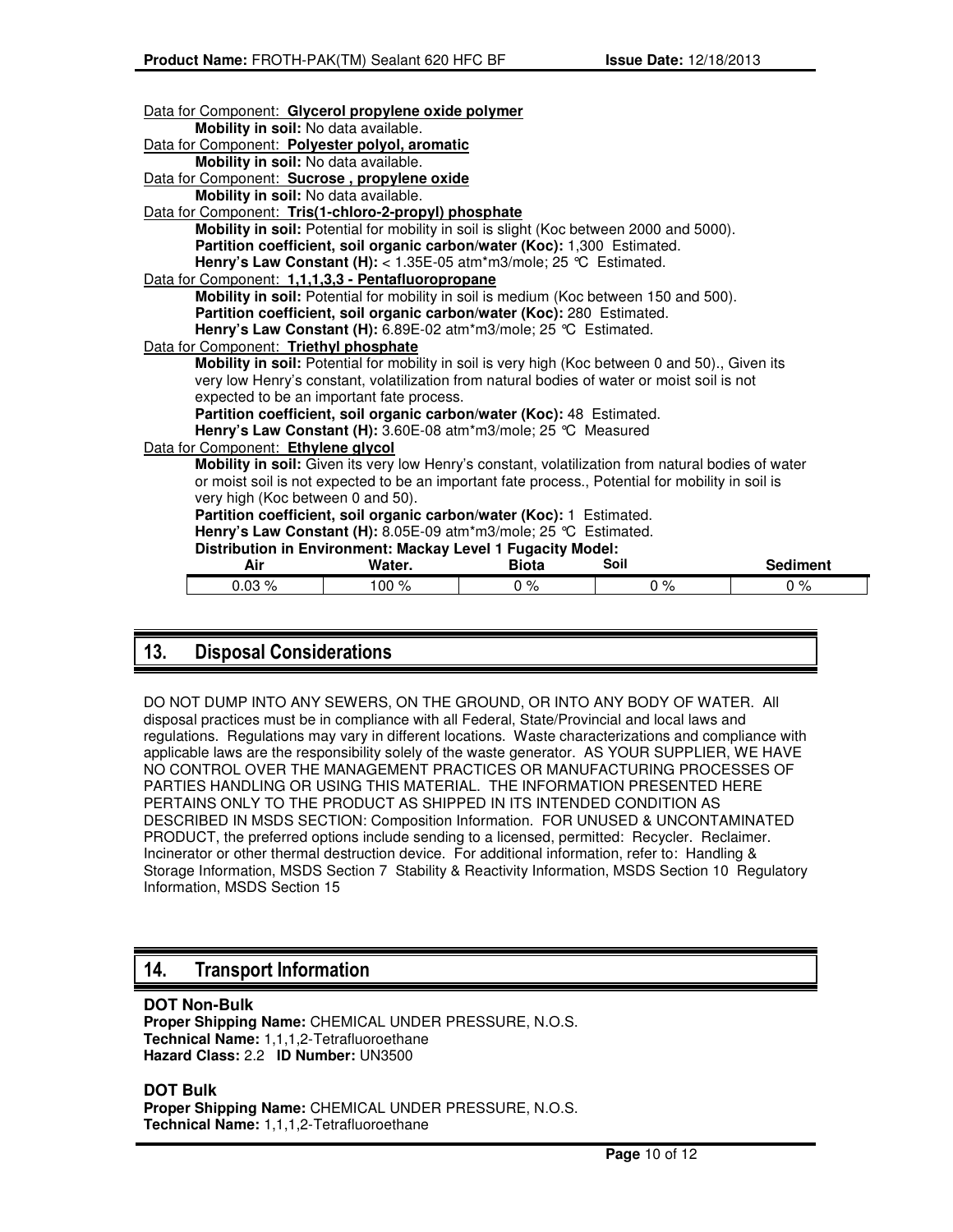**Hazard Class:** 2.2 **ID Number:** UN3500

**IMDG**

**Proper Shipping Name:** CHEMICAL UNDER PRESSURE, N.O.S. **Technical Name:** 1,1,1,2-Tetrafluoroethane **Hazard Class:** 2.2 **ID Number:** UN3500 **EMS Number:** F-C,S-V **Marine pollutant: No**

## **ICAO/IATA**

**Proper Shipping Name:** CHEMICAL UNDER PRESSURE, N.O.S. **Technical Name:** 1,1,1,2-Tetrafluoroethane **Hazard Class:** 2.2 **ID Number:** UN3500**Cargo Packing Instruction:** 218 **Passenger Packing Instruction:** 218

This information is not intended to convey all specific regulatory or operational requirements/information relating to this product. Additional transportation system information can be obtained through an authorized sales or customer service representative. It is the responsibility of the transporting organization to follow all applicable laws, regulations and rules relating to the transportation of the material.

# **15. Regulatory Information**

# **OSHA Hazard Communication Standard**

This product is a "Hazardous Chemical" as defined by the OSHA Hazard Communication Standard, 29 CFR 1910.1200.

# **Superfund Amendments and Reauthorization Act of 1986 Title III (Emergency Planning and Community Right-to-Know Act of 1986) Sections 311 and 312**

| Immediate (Acute) Health Hazard          | Yes |
|------------------------------------------|-----|
| <b>Delayed (Chronic) Health Hazard</b>   | N٥  |
| <b>Fire Hazard</b>                       | No  |
| <b>Reactive Hazard</b>                   | Nο  |
| <b>Sudden Release of Pressure Hazard</b> | Yes |

#### **Superfund Amendments and Reauthorization Act of 1986 Title III (Emergency Planning and Community Right-to-Know Act of 1986) Section 313**

To the best of our knowledge, this product does not contain chemicals at levels which require reporting under this statute.

#### **Pennsylvania (Worker and Community Right-To-Know Act): Pennsylvania Hazardous Substances List and/or Pennsylvania Environmental Hazardous Substance List:**

To the best of our knowledge, this product does not contain chemicals at levels which require reporting under this statute.

## **Pennsylvania (Worker and Community Right-To-Know Act): Pennsylvania Special Hazardous Substances List:**

To the best of our knowledge, this product does not contain chemicals at levels which require reporting under this statute.

# **California Proposition 65 (Safe Drinking Water and Toxic Enforcement Act of 1986)**

WARNING: This product contains a chemical(s) known to the State of California to cause cancer.

| <b>Component</b> | CAS#         | Amount         |
|------------------|--------------|----------------|
| 1,4-Dioxane      | $123 - 91 -$ | $\leq 0.016$ % |

# **US. Toxic Substances Control Act**

All components of this product are on the TSCA Inventory or are exempt from TSCA Inventory requirements under 40 CFR 720.30

## **CEPA - Domestic Substances List (DSL)**

All substances contained in this product are listed on the Canadian Domestic Substances List (DSL) or are not required to be listed.